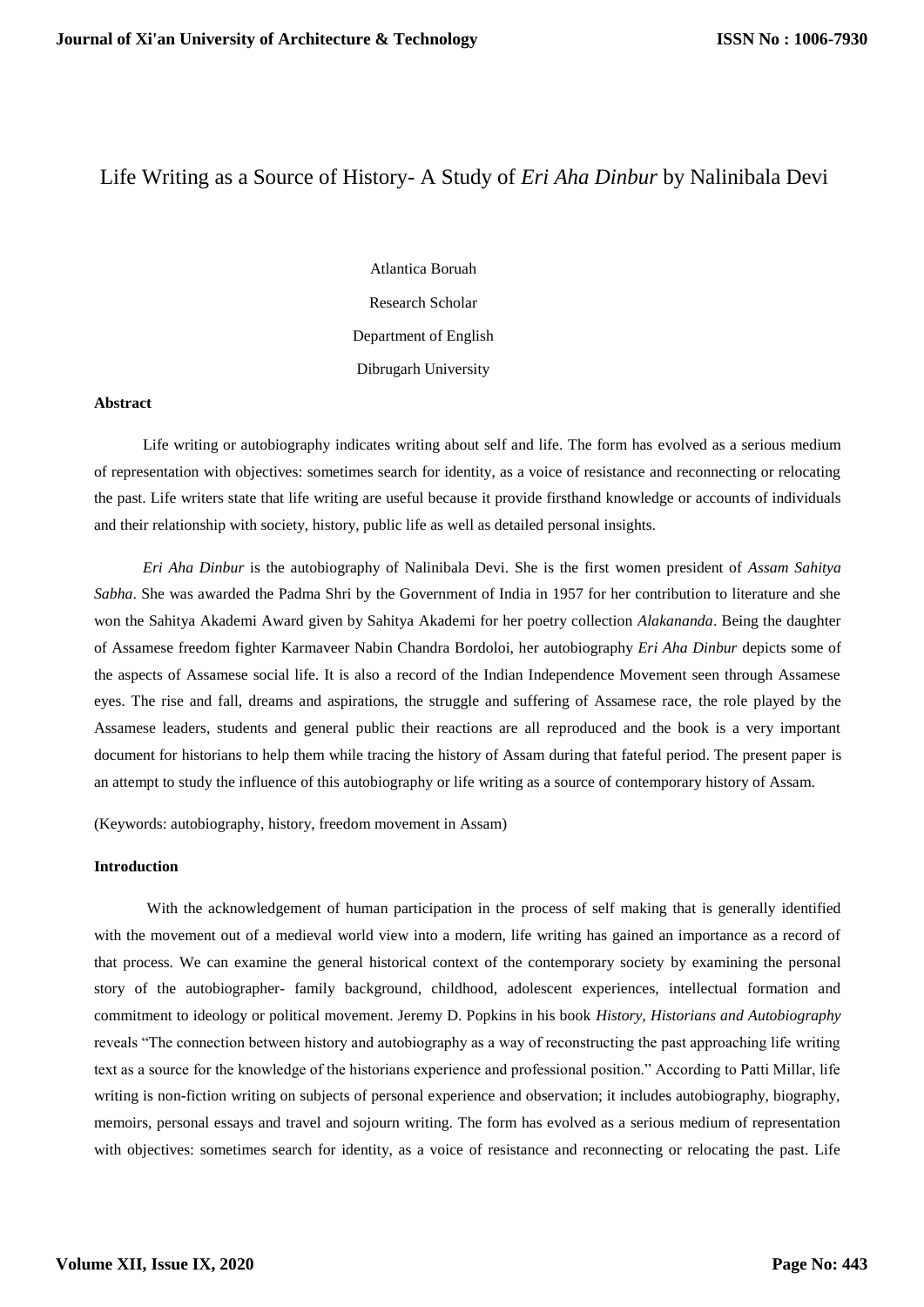writers states that life writing are useful because it provide firsthand knowledge or accounts of individuals and their relationship with society, history, public life as well as detailed personal insights.

 *Eri Aha Dinbur* is the autobiography of Nalinibala Devi. She is the first women president of Assam Sahitya Sabha. She was awarded the Padma Shri by the Government of India in 1957 for her contribution to literature and she won the Sahitya Akademi Award given by Sahitya Akademi for her poetry collection *Alakananda.* Being the daughter of freedom fighter Karmabeer Nabinchandra Bordoloi, her autobiography *Eri Aha Dinbur* depicts some of the aspects of Assamese social life. Nalinibala Devi's (1889-1960) father Karmabeer Nabinchandra Bordoloi was a poet and frontline leader of the Indian Freedom Movement. Born into a privileged literary family the life of Nalinibala Devi was enlightened with the father's wisdom and foresight. Owing to her father's enlightened vision she had faced off all hurdles she met in her life. Despite her life stricken with one misfortune after another she had not totally lost the passion for life. She was married before puberty and lost her husband very early. She came back to her father's house with her five children. Her father's moral stand was her strength to bear grief with grace and dignity. He initiated her to the *Bhagavat Gita* and the *Upanisads* and the verses of these epics brought great solace to her mind and the need of her spirituality thus accomplished. She made up her mind with this reawakened spirit which found expression in numerous poems with noble proportion.

# **Objective:**

The main objective of this paper is to study the influence of the autobiography or life writing as a source of history. The study is based on both primary and secondary data. Primary data comprises of the chosen works of the author and the secondary data includes critical readings and different sources from books as well as internet sources.

#### **Discussion:**

 A fair picture of the environment and culture within the Bordoloi household is depicted in the autobiography. In her autobiography *Eri Aha Dinbur*, Nalinibala Devi had given a lucid account of the Assamese society towards the end of the last century. She is inspired by her mother Hemanta Kumari Devi who also helped her husband in his political activities. From her autobiography we also come across her father's role as a freedom fighter and how she is influenced from her father. Nabinchandra Bordoloi was the forerunner of those people born at the end of the 19<sup>th</sup> century who were instrumental in building modern Assam and establishing the state's position in the mainstream of Indian life. Though Nabinchandra Bordoloi was Indian in outlook he was always aware of the separate Assamese identity. The Montegue Chemsford report of 1919, which did not give Assam the status as the other states, annoys Bordoloi so much so that he testified before the joint selection Committee of British Parliament as that Assam is more forward in many respects that should be included among the major provinces of India. As a leader of the Assam Association, Nabinchandra Bordoloi's effort borne fruit. In 1920, this association was converted to the Assam Congress. Assam played a vital role in the Non-Cooperation Movement and the leaders of the movement called upon the meritorious students who were undergoing higher studies in Calcutta to take part in it.

 While talking about Nalinibala Devi we must have to go through her father's influence upon her thoughts about her country, nation and society. By 1919, Nabinchandra Bordoloi's house became the centre piece of Assam politics. Political leaders and congress volunteers had at all times free access to the Bordoloi household. Inspite of being forever busy with important political discussion and work, Nabinchandra Bordoloi made it a point to spare time with his family,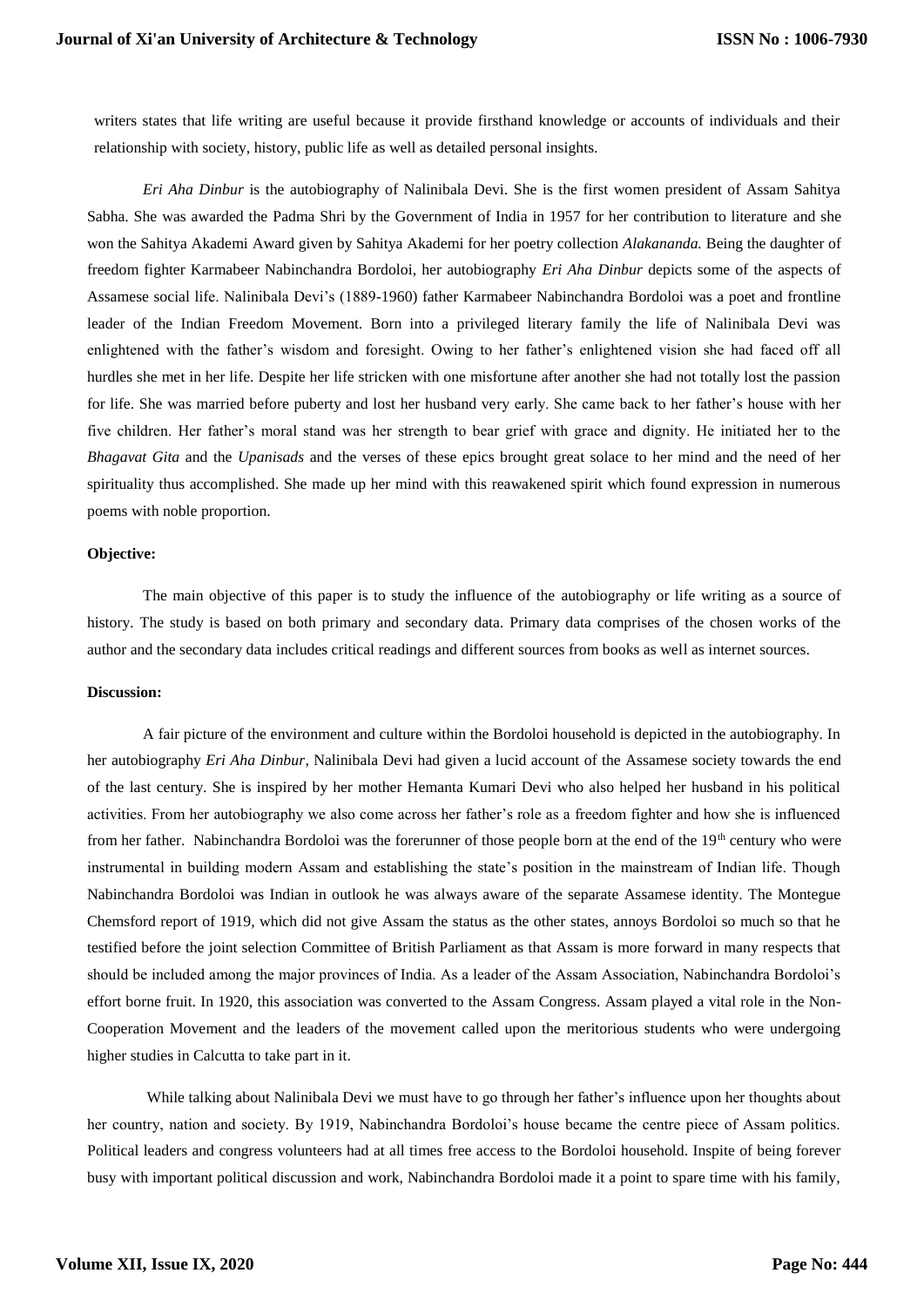especially with his beloved but ill-fated daughter. Thus, Nalinibala Devi was imbibed in progressive ideals of current Indian political thought. Lokmanya Tilak, Bipin Chandra Pal and other leaders and the image of Mahatma Gandhi created a deep impression on Nalinibala Devi's mind which compelled her to pen down a poem about Mahatma Gandhi. The brightness of Nabinchandra Bordoloi's burning spiritualism gradually lit up the aura of darkness in Nalinibala Devi's life. Her poetry endeavors her to perceive the call of the land, nation and humanity. In being associated with her father's important political work, she was able to write her father's important political work and biography *Smriti Tirtha* at a later period of her life.

 The Disobedience Movement which spread throughout the country in 1921 took Assam by storm. On Nabinchandra Bordoloi's leadership students come out of schools and colleges and jumped into the movement. Forgetting all thoughts about individual future, scholastic achievements of career, students came out to sacrifice their lives for their motherland- inspired from Nalinibala Devi's verses written for the national movement. Her brother who was studying medicine and son Pabitra who later had a tragic premature death also took part in the Movement. It was at the house of Nabinchandra Bordoloi where the office of the Congress in Assam was first set up and he was the first secretary. He travelled like a storm all over the state and awakened widespread public awareness with his emotionally charged oratory. It was from her father that Nalinibala Devi acquired her ability to deliver lengthy speeches with the most lucid and fluid language. In her autobiography, she claims that Mahatma Gandhi designed the Wardha Chakhra on the prototype of Nalinibala Devi's son Upen Changkakoti's work of box-type spinning machine which he presented to Mahatma Gandhi when he came to Assam.

 Nabinchandra Bordoloi kept his daughter in faith during the Congress movement by bestowing several responsibilities upon her shoulder. When Disobedience Movement gathered momentum, a number of searches were conducted in the Congress Office. He secretly kept important documents in the custody of his daughter Nalinibala who successfully kept them off the clutches of the police who were searching for them. This earned her much appreciation from her father. When the news was announced that Mahatma Gandhi would visit Assam for the first time, it created great enthusiasm among the Assamese public. Five hundred volunteers from all over the state were given intensive training on the laws on the congress office located on Nabinchandra Bordoloi's Shanti Bhawan. All of these volunteers were sworn oath by Bordoloi to sacrifice their lives for the sake of motherland. He addressed them "We must be the first to sacrifice on the altar of freedom. We shall build the foundation with brick and upon us shall stand the temple of freedom. We shall remain hidden on the ground, and none shall see us."<sup>i</sup> The task of sewing five hundred Gandhi caps for these volunteers fell on Nalinibala and her siblings in the family. They had to work hard to finish it off.

 When Mahatma Gandhi along with Maulana Md.Ali, Begum Md. Ali, Jamunalal Bajaj, Azad Sovani, Gandhi's associate Krishnadas , Dr. Rajendra Prasad, Netaji Subhas Chandra Bose and all other leaders visited to Bordoloi's residence, her contact with all these legendaries of the freedom movement moulded her profound sense of love for her country. She talks about her father in her autobiography that he understood the importance of popularizing the weaving of Khaddar. He along with Tarunram Phukan carried of these clothes and sold them in the market. This had a direct effect on the cotton threads. When he was in the prison for ten years from 1922-1932, during this period he picked up the art of spinning fine threads. Nalinibala Devi inspired her father's effort by weaving these threads into khadi dhotis in the handloom. It can be mentioned here that in the Assamese society of those days, every woman in the family, from poor to the aristocrat, made cotton and silken clothes on their handlooms. This practice is still maintained in the villages.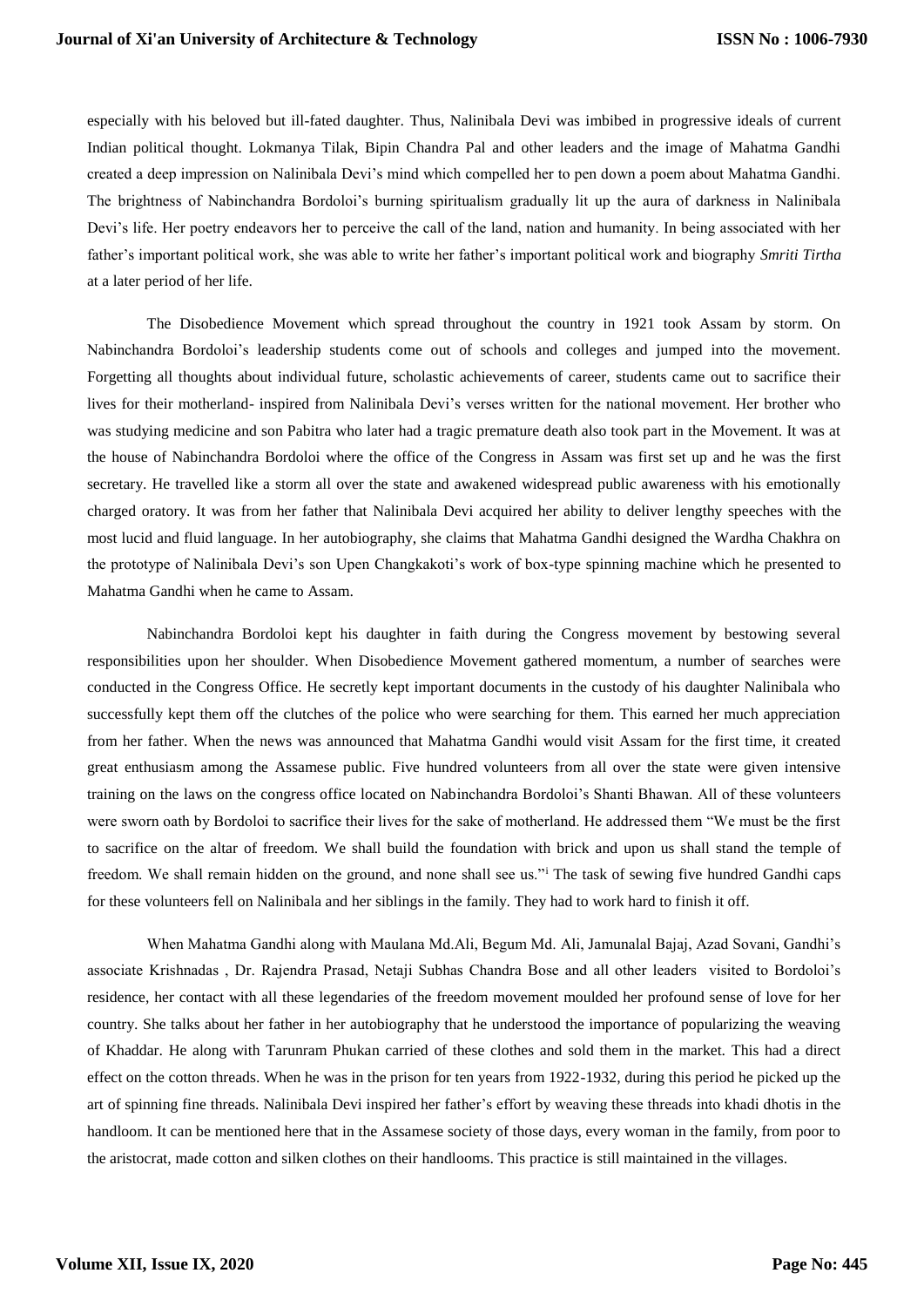In the year 1941, Md. Ali Jinnah raised the issue of combining Assam with East Bengal and wanted to form a state in the style of East Bengal Muslim province. This proposal spread mass protest over the state and finally this was rejected. Mahatma Gandhi being silent on these terrible days for Assam, prompted Nalinibala to send him her agony in the form of a poem. In sense of patriotic fervor the poem shows the maturity of Nalinibala Devi in her responsibilities. In the year 1941, the Muslim League Ministry formed in Assam. The collaborators of the British Colonists in order to give public recognition to the British effort, organized an exhibition at the Cotton College at Guwahati. The student union of Cotton College boycotted the exhibition and picketed it. The Deputy Commisioner ordered lathi charge and a lot of students both boys and girls had to be taken to the civil hospital with injuries. The students along with the entire mass raised up against the government. Under Nalinibala's leadership, the Mahila Samiti took a resolution blaming the government for the physical repression. A spontaneous but organized protest all over the state compelled Rohini Kumar Choudhury to resign from the League Ministry. Nalinibala Devi exerted a considerable influence over the students.

 The Cabinet Mission with Mr. A.V. Alexander, Sir Stafford Cripps and Lord Penthick Lawrence as members arrived in India on  $23<sup>rd</sup>$  March 1946 to discuss the question of India's freedom. They had the proposal of uniting Assam with Bengal for smoother functioning of administration. The plan was originally accepted by both Muslim League and the Congress. The leaders of Assam Congress raised objection against this. Though Mahatma Gandhi had initially accepted the plan but after Mr.Gopinath Bordoloi the then Chief Minister of Assam submitted a memorandum to the working Committee, Gandhi also changed his view and gave support to Gopinath Bordoloi's stand. The league also rejected the Mission's proposal. At that moment of crisis the Assam Sangha was formed in Calcutta to wage a war against the movement. She called upon the gentle Assamese people to awaken to their rights and to assert them. Her speeches roused the public spirit. The Assam Movement gained momentum and for the first time took a stand against the rest of India. Thus, the fact as a united Assam was a force to be reckoned by the rest of India.

 Along with other Nalinibala Devi too exerted her efforts in favour of the language movement of 1960 to recognize Assamese language as the state language. When a student of Cotton College, Ranjit Barpujari was killed by police bullets in the midst of the language movement, the students gave a call for a state wise hartal. But they finally withdrew their call only after Nalinibala Devi's request to not do it. Another issue, when Oil Refinery in Assam turned into a mass movement, she played a vital role in this movement by her total involvement with the leadership of it. Though the Refinery was finally set up in terms of employment of the local people but a delegation was sent to meet Feroze Gandhi, the chairman of Oil India .Among other Nalinibala too was a member of that delegation.

 Nalinibala Devi also opposed the proposal to remove the hill districts from Assam and to form an independent Hill State cropped up in 1968. This proposal actually causes serious concern and acute dissatisfaction among the Assamese people. She sent telegrams to the then Prime Minister Mrs. Indira Gandhi and Defence Minister protesting vehemently that an Assam divided would mean an Assam disunited. She also wrote an impassioned yet totally rational appeal to the President Dr. Sarvapally Radhakrishnan regarding the matter.

 In 1955, as the president of the Assam Sahitya Sabha, Nalinibala Devi led a delegation of eight members to state reorganization commission and submitted a memorandum. As West Bengal stressed about Goalpara as a part of their state by stressing on the majority of Bengali people, Nalinibala Devi proved before the Commission that Goalpara was an integral part of Assam and the Assamese language had its own root and identity and was never an off-shoot of Bengali. She said, 'as a writer in Assamese I can boldly say that Government of India has committed a grave mistake by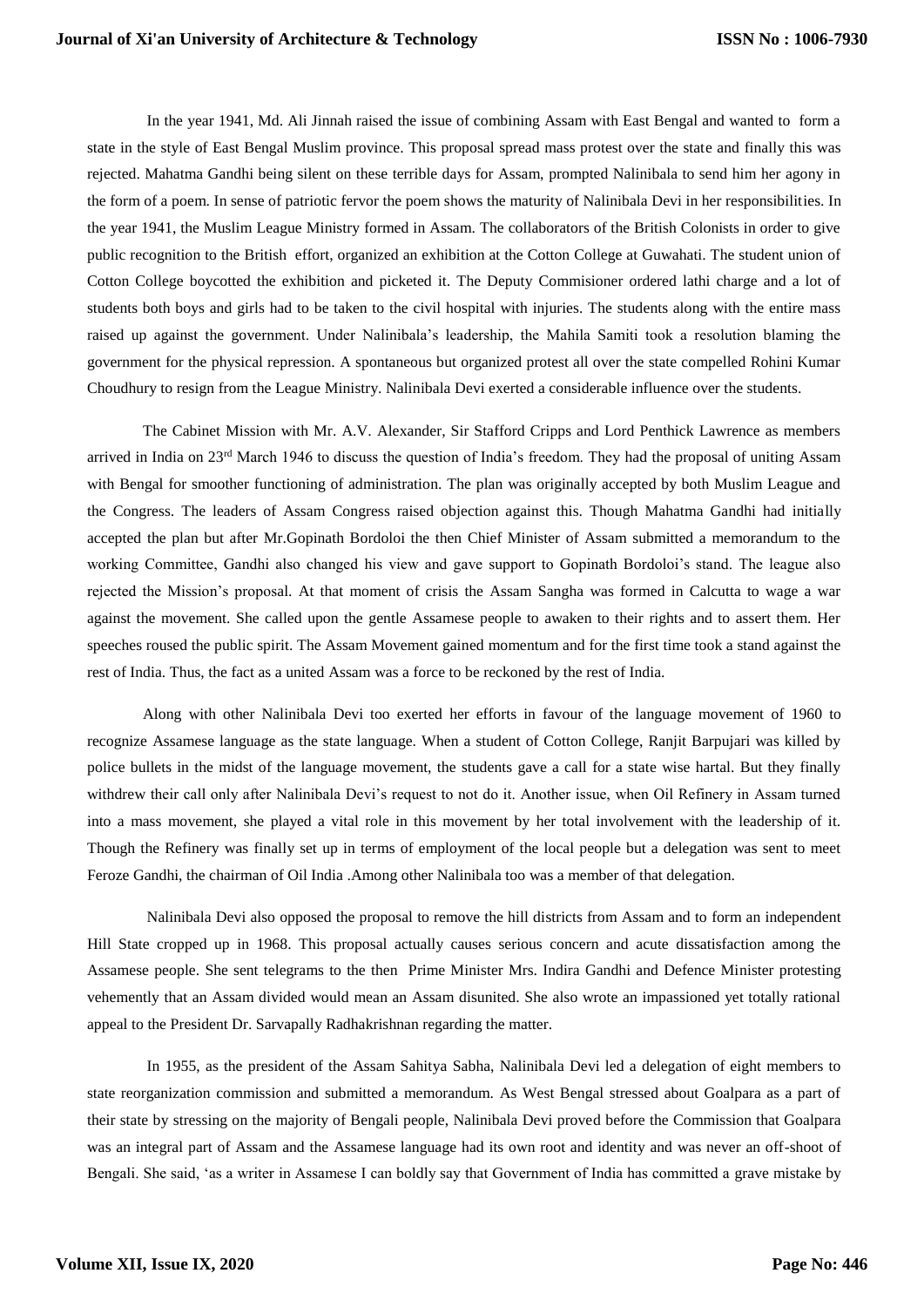basing the division of states on language. This disastrous policy can achieve nothing but chaos and disunity for the country.' She succeeded in her social mission as Goalpara remained with Assam. The contribution of Assam Sahitya Sabha along with Assam Congress to this end was also immense. In 1962, Assam again faced danger this time from the external affairs. China attacked India suddenly and the Chinese army entered Arunachal Pradesh. This unexpected attack messed up the entire nation, but the Indian army is not able to face the Chinese armies because of unavailability of arms and armaments. Instead of giving any security to the people of Assam, the then Prime Minister Pandit Jawaharlal Nehru sent message expressing concern for the people of Assam. The government is incapable to maintain the situation. Nalinibala Devi along with several leaders moved throughout Guwahati urging the frightened citizens to preserve their sanity. With patriotic songs and poems they roamed through the streets of Guwahati.

 Her unconditional love for Assam made her such a remarkable person. In her autobiography *Eri Aha Dinbur*, Nalinibala Devi has stated 'There is a time in men's life when the urge to serve is very strong. The mind is at peace only by serving the motherland.' The desire or urge for peace is sometimes diverted to serving the family, the society and the country. In her personal life, Nalinibala Devi faced a lot of trauma but she rode over all suffering and found solace in writing. Her love for God also diverted her mind to the service of her motherland. The first decade of the  $20<sup>th</sup>$  century saw no progress in the field of women education in Assam. Only Dibrugarh seemed to have the Assamese Girl's High School. Assamese girls went to local Bengali primary school in Guwahati. Nalinibala Devi started a school in her residence but it did not succeed. Despite she is not familiar with formal education she realized the importance of educating women and she remain the forerunner of women education. Many women's associations were formed in Assam with the view to promote and propagate the education among the women. In 1931, the Kamrup Mahila Samiti was formed and Nalinibala Devi became its first President. It was at this time the reformatory Sarda Bill created a ripple all over India. The Sarda Bill passed in 1930 declared that the marriage of girls below fourteen years was illegal and anyone who did not follow this law would be fined or jailed. There seemed to be a wave of child marriage all over the country before the bill could be submitted to the central law commission. In Assam, a number of young girls who are still not attaining their puberty become the victims of child marriage. A terrible aftermath of these child marriages seems to be the growing numbers of child widows all over India. Nalinibala Devi was always against child marriage which can be found in her autobiography when she talked about her aunt Dharmada Devi- a child widow, her sufferings and how she is discriminated in the society of that time. Her ardent support to Sarda Bill can be seen when she pledged that she will not think of marrying her daughter Aruna before she is sixteen. She publicly support the Sarda Bill and began to work actively against child marriage with the members of the Mahila Samiti. The women of Guwahati were not united in their support of the Bill for which a public meeting was called and votes were cast for and against the Sarda Bill. The majority supported the Bill and thus a landmark was achieved in the history of emancipation of women. Nalinibala Devi and Kamala Devi Goswami were the two women who celebrated their daughter and niece's marriage after the age of sixteen. The marriage of girl child before puberty comes into conclusion and after it girls were married at a perfect age.

 Being a true social reformer she never hesitated in speaking out fearlessly against superstitions, the inequality of women and the great injustice that have been done to women for so long. In 1947, at the Nagaon session of Assam State Mahila Samiti, just after the independence, being the president of the Mahila Samiti she called out the women of Assam that a great responsibility now rests on the shoulders of women at the time of building up the nation and all must have to be strive for unity without any distinction of cast and creed. She believed that women as the eternal mother, could play a